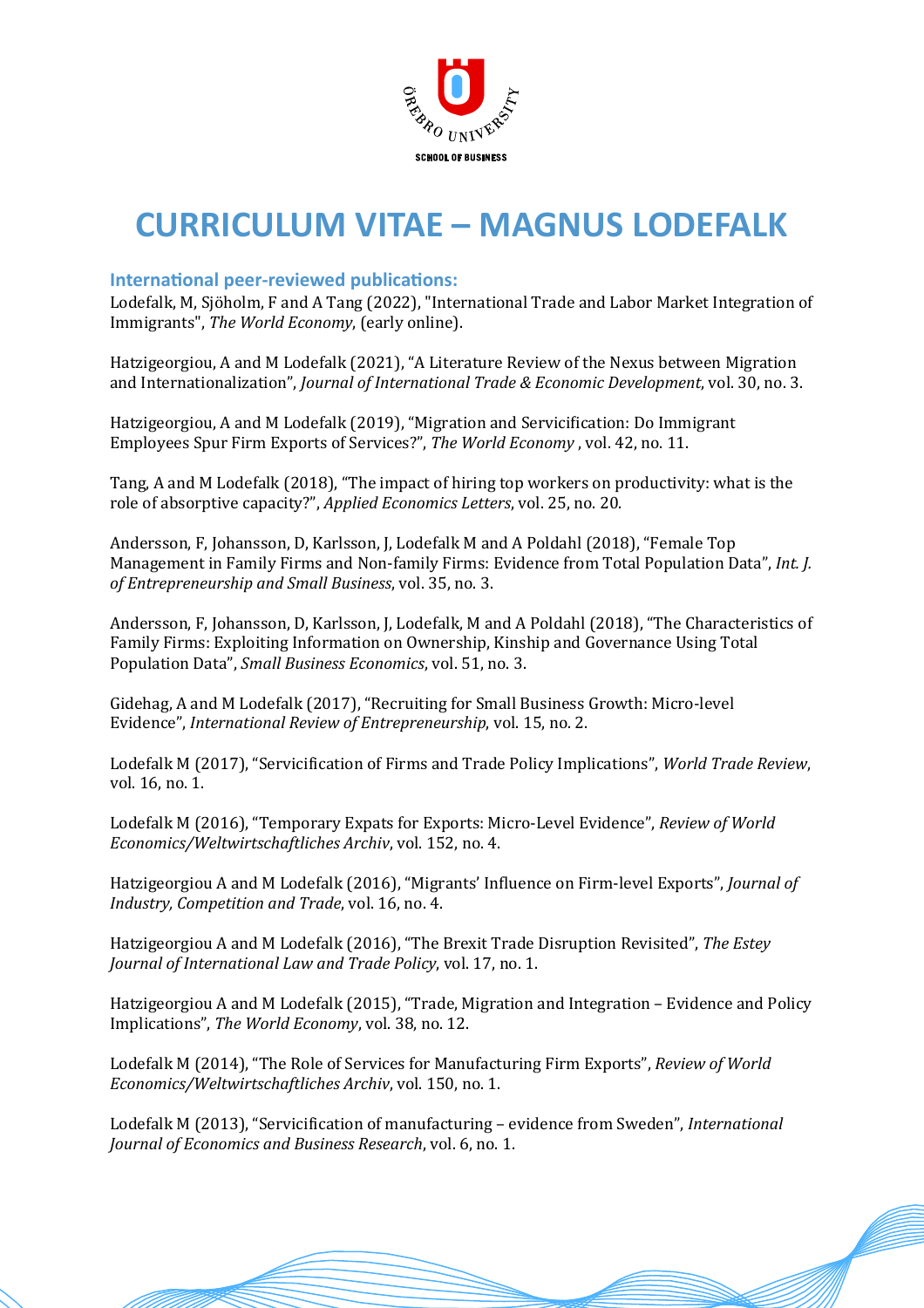Kinnman S and M Lodefalk (2009), "A Global Baltic - Potential Gains from Trade Liberalisation in the Baltic Sea States", *Baltic Journal of Economics*, vol. 9, no. 1.

Kinnman S and M Lodefalk (2007), "What is at Stake in the Doha Round?", *The World Economy*, vol. 30, no. 8.

Lodefalk M and M Storey (2005), "Climate Measures and WTO Rules on Subsidies", *Journal of World Trade*, vol. 28, no. 1.

Lodefalk M and J Whalley (2002), "Reviewing Proposals for a World Environmental Organisation", *The World Economy*, vol. 25, no. 5.

#### **Other work published:**

(2021) "The EU Digital Market Regulations: Rule-Maker or Deal-Breaker?", TIISA Policy Brief, December 2021, Trade & Investment in Services Associates. (Together with Kyvik-Nordås and Wernberg)

(2021) "Migration can Play a Role in the Post-Pandemic Reboot of Global Trade", CEPR, *VoxEU.org*, Blog column, 24 April. (Together with Hatzigeorgiou and Alm)

(2020) "Stå på giganters axlar", *Ekonomisk Debatt*, Editorial, vol. 48, no. 5.

(2020) "Globalization on hold or in reverse?", TIISA Policy Brief 2020-1, Trade & Investment in Services Associates.

(2020) "Globalisering, var god dröj", *Kvartal*, 9 April.

(2019) "The effects of export credit guarantees on firm performance", CEPR, *VoxEU.org*, Blog column, 11 December. (Together with Agarwal, Stenberg, Tang, Tano and Wang)

(2019) "Utrikeshandel, löner och rörlighet" in Stern, L (ed.) *En dynamisk arbetsmarknad*, Dialogos. (Together with Kyvik-Nordås and Tang)

(2019) "Statliga garantier i utrikeshandeln – mönster, effekter och reflektioner", *Ekonomisk Debatt*, vol. 47, no. 8. (Together with Tang and Tano)

(2018) "Den trumpska hästen", *Ekonomisk Debatt*, Editorial, vol. 46, no. 5.

(2018) "Svenska affärsänglar – hur lyckas de med sina investeringar?", *Ekonomisk Debatt*, vol. 46, no. 3. (Together with F W Andersson)

(2017) "Behovet av en ny handelspolitik", *Ekonomisk Debatt*, Editorial, vol. 45., no. 6.

(2016) "Brexflektioner – vilka blir de ekonomiska konsekvenserna av att Storbritannien lämnar EU?", *Ekonomisk Debatt*, vol. 44, no. 6. (Together with A Hatzigeorgiou)

(2016) Kunskapsöverföring för tillväxt – Sambanden mellan produktivitet och rekrytering av nyckelkompetens hos små och medelstora företag, Growth Analysis, Sweden, PM 2016:12. (Together with Anton Gidehag)

(2015) "Migration kan främja internationalisering", *Ekonomiska Samfundets Tidskrift*, vol. 69, no. 1. (Together with A Hatzigeorgiou)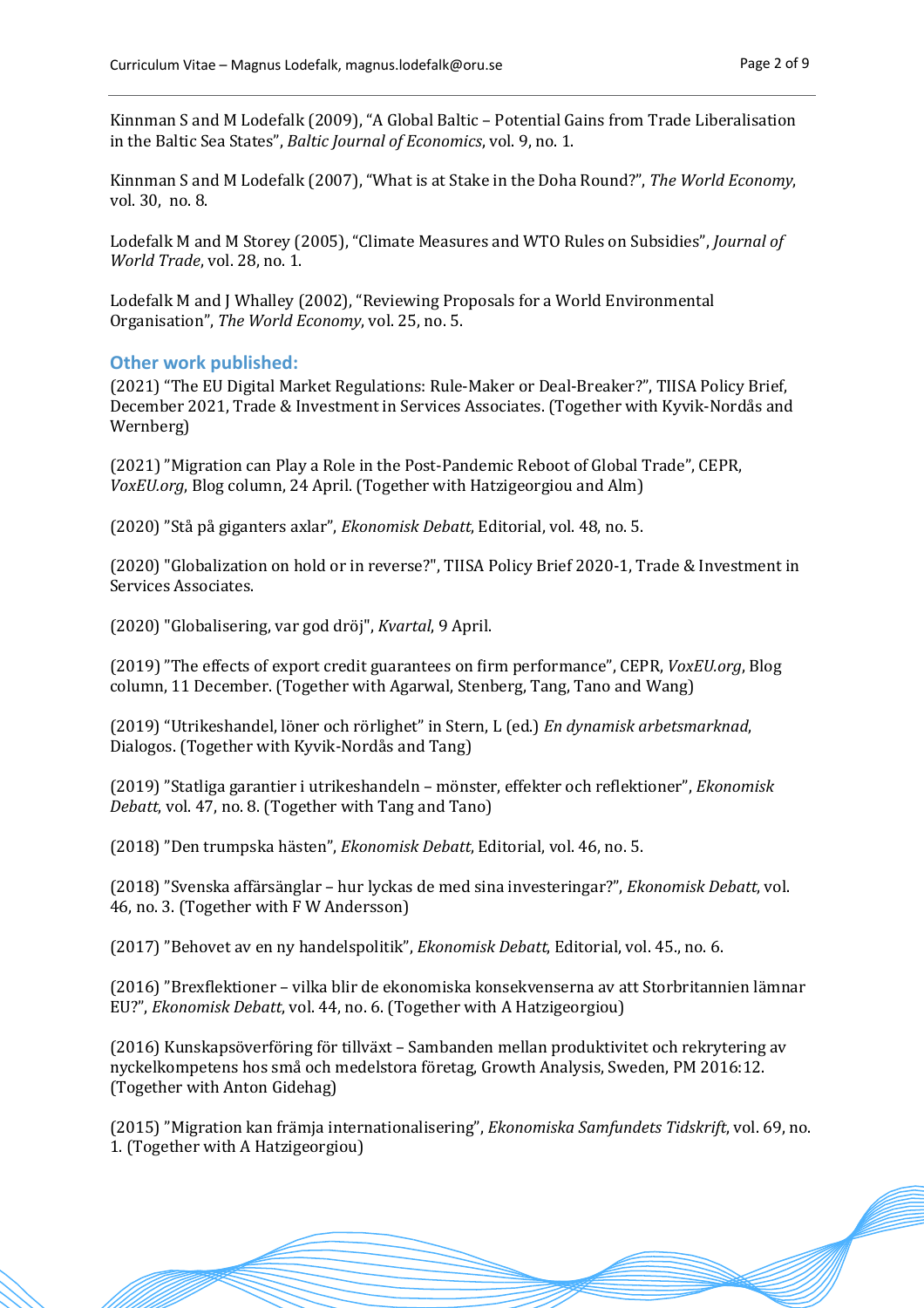(2015) "Cross-border movement of persons stimulate trade", CEPR, *VoxEU.org*, Blog column, 14 October. (Together with E Anér and A Graneli)

(2015) "Utlandsfödda kan främia företagens export av tjänster" (Foreign-born promote firms' export of services), *Ekonomisk Debatt*, vol. 43, no. 6. (Together with A Hatzigeorgiou)

(2015) Migration och företagens internationalisering – en kunskapsöversikt (Migration and firms' internationalisation - a survey), Delmi, Kunskapsöversikt 2015:4. (Together with A Hatzigeorgiou)

(2015) "Atithi Devo Bhava?" (The guest is equivalent of God?), *Observer Research Foundation*, Issue Brief no. 91. (Together with N Agarwal)

(2015) "Getting more out of India's 'Tourist Visa on Arrival' scheme", *International Growth Centre*, Ideas for India, Blog column, 10 April. (Together with N Agarwal)

(2015) How Cross-Border Movement of Persons Facilitates Trade - The Case of Swedish Exports, National Board of Trade, Sweden, Report 2015:2. (Together with A Graneli)

(2015) "Tear down the trade policy silos! Or, how the servicification of manufacturing makes divides in trade policy-making irrelevant", CEPR, *VoxEU.org*, Blog column, 16 January.

(2014) Utlandsfödda och företagens internationalisering – ett lyft för tjänsteexporten? (Foreignborn and firms' internationalisation - a boost for exports of services?), Swedish Entrepreneurship Forum, Globalisation Report no. 7. (Together with A Hatzigeorgiou)

(2013) Tackling Barriers to Firm Trade: Liberalisation, Migration, and Servicification, Örebro University, Örebro Economic Studies no. 23, Doctoral Thesis.

(2013) "Hur undervisar vi i nationalekonomi?" (How do we teach economics?), *Ekonomisk Debatt*, Forum, vol. 41, no. 1.

(2012) "Utlandsfödda främjar företagens utrikeshandel" (Foreign-born promote firm's foreign trade), *Ekonomisk Debatt*, vol. 40, no. 5. (Together with A Hatzigeorgiou)

(2011) Mångfald och internationalisering - Utlandsfödda personer bidrar till internationalisering av svenska företag, Swedish Agency for Economic and Regional Growth, Report. (Together with A Hatzigeorgiou)

(2010) Servicification of Swedish manufacturing, National Board of Trade, Sweden, Report 2010:1.

(2007) Potential Gains from Trade Liberalisation in the Baltic Sea Region, National Board of Trade, Report. (Together with S Kinnman)

(2006) Economic Implications of the Doha Round, National Board of Trade, Sweden, Report. (Together with S Kinnman)

(2006) Capacity Building on WTO and Environmental Protection, Swedish Environmental Protection Agency, Book.<sup>1</sup> (Together with M Storey et al)

(2005) Climate and Trade Rules - harmony or conflict, National Board of Trade, Sweden, Report.

<sup>&</sup>lt;sup>1</sup> Book published by the Swedish Environmental Protection Agency.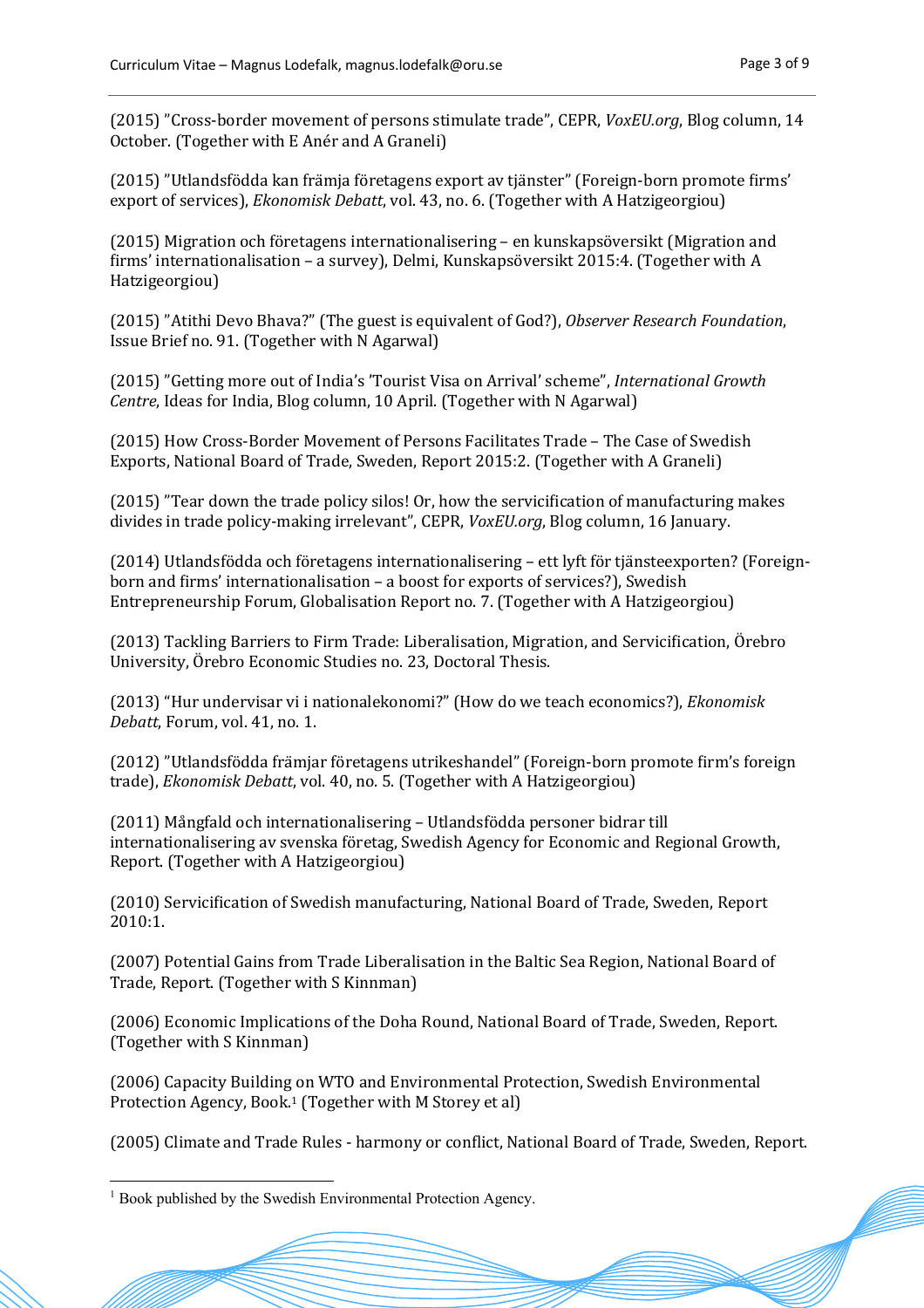#### **Selected working papers and manuscripts:**

Lodefalk, M, Tang, A, Tano, S, Agarwal, N and Z Wang (2018), "Mitigating Information Frictions in Trade: Evidence from Export Credit Guarantees", Örebro University, Working Paper 2018:12, and Ratio, Working Paper 316. (Revise and resubmit, *Journal of International Economics*)

Hatzigeorgiou, A, Karpaty, P, Kneller, R and M Lodefalk (2016), "Migrant Employment and the Contract Enforcement Costs of Offshoring", Örebro University, Working Paper 2016:7, and Ratio Working Paper 282. (Under review, *Review of World Economics*)

Kyvik-Nordås, H, Lodefalk, M and A Tang (2021), "Exports and Foreign Direct Investment: Theory and Evidence for Services Firms". (Imminent submission, *Journal of International Economics*)

Baccini, L, Lodefalk, M and R Sabolova (2021), "Firms' (In)Equality and Attitudes toward Migration", (Revise and resubmit, *International Organization*).

Engberg, E, Hellsten, M, Jahved, F, Sabolova, and A Tang (2022), "AI Complementing Workers: Job Postings Evidence", (Near submission).

Engberg, E, Kyvik-Nordås, H, Lodefalk, M, Sabolova, R and A Tang (2022), "New Work, Exiting Work and Artificial Intelligence", (Near submission).

Lodefalk, M and F W Andersson (2020), "Business Angels and Firm Performance: Evidence from Population Data", Working Papers (Örebro University and Ratio). (Targeted to *Finance Research Letters*).

Kyvik Nordås, H, Lodefalk, M and A Tang (2019), "Trade and jobs: a description of Swedish labour market dynamics", Örebro University, Working Paper 2019:2.

Lodefalk, M and H.K. Nordås (2017), "Trading firms and trading costs in services: The case of Sweden", Örebro University, Working Paper 2017:4.

#### **Education:**

*PhD* in economics, Örebro University, Sweden, 2010-2013, defended 14 June 2013 Opponent: Prof Holger Görg, Christian-Albrechts University, Kiel, Germany Examiners: Prof Karolina Ekholm, Stockholm University/Central Bank of Sweden; Ass Prof Fredrik Heyman, Research Institute of Industrial Economics (IFN); Prof Sune Karlsson, Örebro University Discussant at Final Seminar: Prof Martin Andersson, Lund University

Supervisors: Prof Fredrik Sjöholm, Lund University/IFN; and Prof Pär Hansson, Örebro University/Growth Analysis 

*MSc studies in economics* (exchange student from Stockholm University), University of Western Ontario, Canada, 1999/2000

*BA* in political science, University of Växjö, Sweden, 2004 *BSc in economics*, Stockholm University, Sweden, 2000

Language studies (German and Spanish), Goethe and Malaca Institutes, Germany and Spain, 98-99.

Current positions: **Professional background:**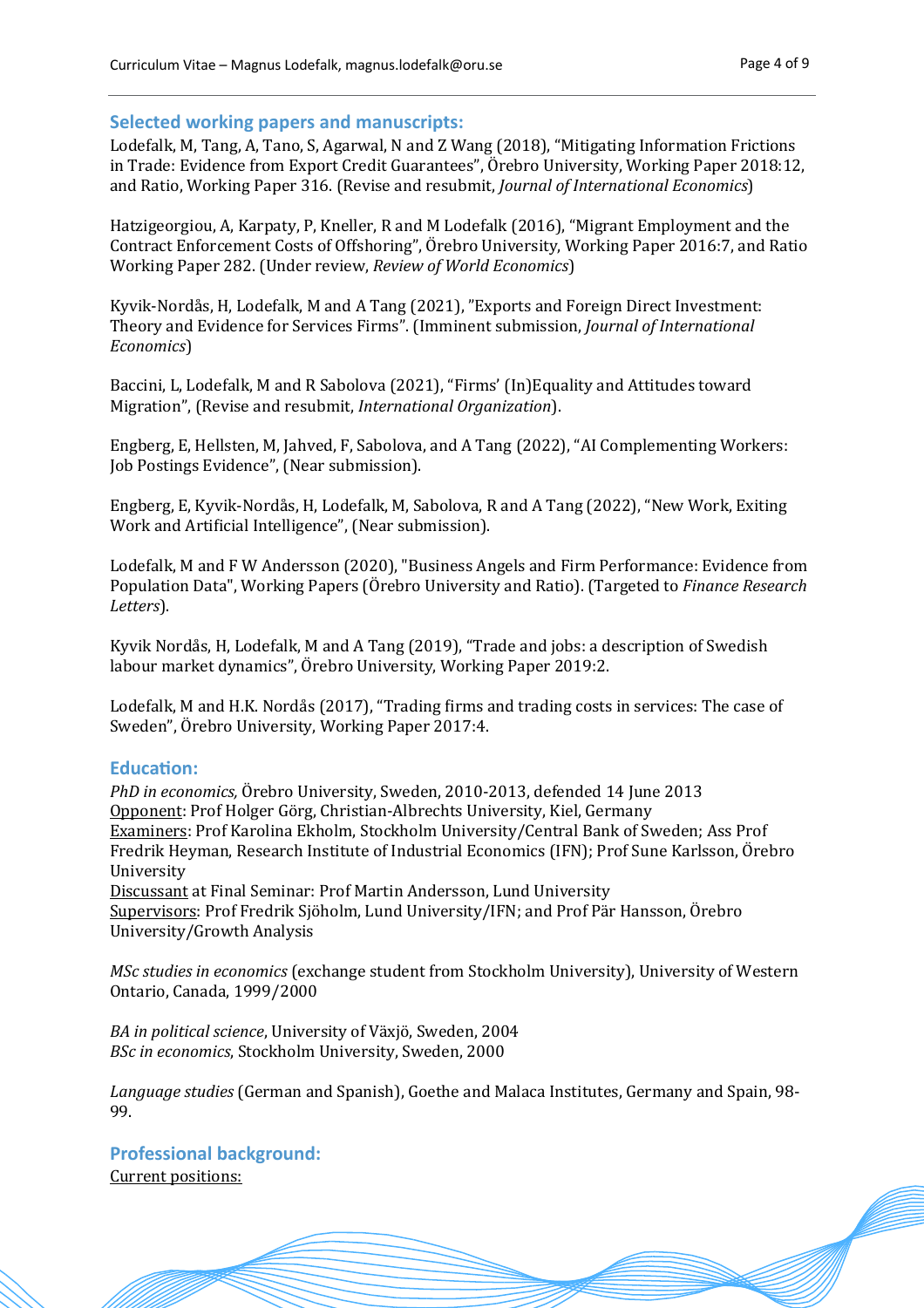- *Research Fellow*, Global Labor Organisation, Nov 2018-
- *Researcher*, Ratio Institute, Sweden, Sep 2016-
- *Associate Prof.*, Örebro University, Sweden, May 2017-
	- $\circ$  Research leader (together with D Johansson), The research group on Entrepreneurship, Family Firms, Globalisation and Institutions (EFGI), Örebro University, Fall 2017-
	- o Initiator and co-leader, AI-Econ Lab, 2019-
	- $\circ$  Teaching a graduate course in corporate finance and parts of applied econometrics course.
- *Founder,* Sörby Economics AB, Örebro, Sweden, 2010-Consultancy in economic research and development. (Business founded in 2010. Operations transferred to limited company in 2014.)

## **Previous positions:**

*Co-Director*, Jean Monnet Trade and Investment in Services Associates Network, Fall 2018-2021

• EU-funded transcontinental research and educational network

*Research Fellow in Economics*, On rebro University, Sweden, Feb 2014-Dec 2017 • Postdoc research position incl. comprehensive teaching and leadership training program *Senior Adviser and Trade Economist (since 2008 and 2006, respectively)*, Department for Trade and Policy Developments, National Board of Trade (Kommerskollegium), Sweden 2003-2014 (paternity leave 2007, and on leave Oct 2010 – Aug 2013)

- Responsible for support to the Department on economic analysis of trade and trade policy.
- General economic analysis in the field of trade and trade/investment, including responsibility for CGE modelling.
- (Member of the EC-Commission Network for European Trade Economist, 2005-2013) Lecturer in *Economics*, Örebro University, Sweden, Oct 2010-Feb 2014
	- Teaching a graduate course on the international trading system

*Senior officer*, International department, The Social Security Administration, Sweden, 2001-2003 *Officer*, International department, The Social Security Administration, Sweden, 2001 *Graduate Research Assistant* for Prof John Whalley, Department of Economics, UWO, Canada, 2000

• This involved *i.a.* providing input to a research project on a World Environmental Organisation.

*Internship*, Swedish Cooperative Centre (a development assistance NGO), Stockholm, Sweden, 2001.

*Communicator*, Bite Telemarketing, 1996-1997

# **Research visits:**

The Research Centre for Firms and INdustry Dynamics (FIND), Aarhus University, Denmark, April, 2022.

Kiel Institute for the World Economy (IfW), Germany, May 2015, and November-December 2016.

Nottingham Centre for Research on Globalisation and Economic Policy (GEP), UK, June 2012.

# **Other work:**

*Board member,* Örebro School of Theology, 2020-.

*Editorial board member*, Journal of the Swedish Economic Association, 2017-2021. *Reference group member*, The micro-data on-line (MONA) reference group, Statistics Sweden,

March 2012 - November 2017.

*Boardmember*, Jusek (trade union for economists *et al*), National Board of Trade, 2003-2005. *Contact person*, Saco (trade union), Social Security Administration, Gotland, 2002-2003. Volunteer, Student Resource Center, UWO, Canada, 1999-2000.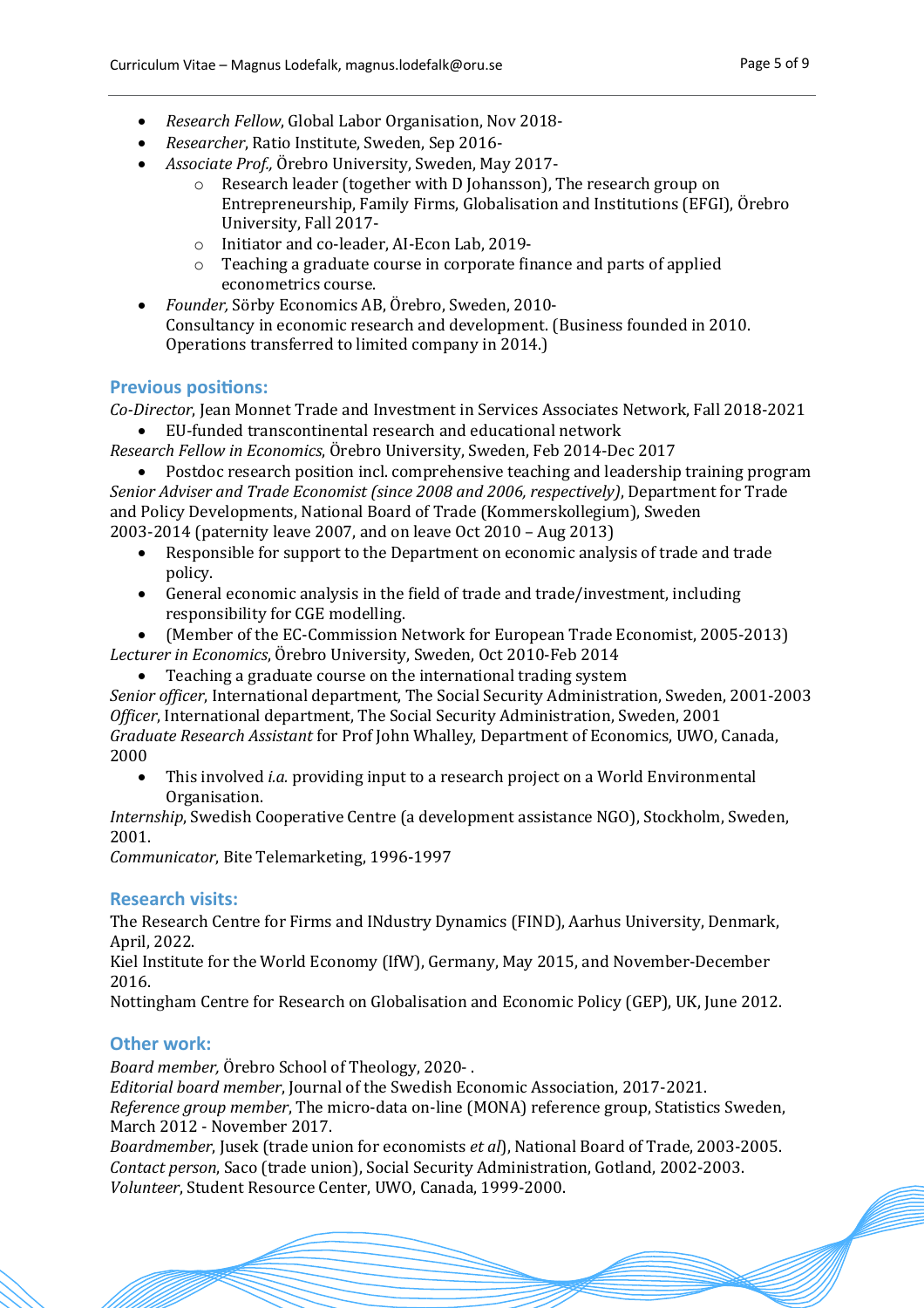# **Awards:**

- Torsten Söderberg Foundation, two-year research grant (155k USD), December 2021
- Jan Wallander & Tom Hedelius Foundation, grant for research exchange and dissemination (26k USD), May 2020
- Jan Wallander & Tom Hedelius Foundation, 3-year research grant (156k USD), May 2019
- Erasmus+, three-year education and research grant  $(\text{\textsterling}300\,000)$ , July 2018 (co-investigator)
- Torsten Söderberg Foundation, two-year research grant (147k USD), December 2016
- Wallander post-doctoral three year research grant (207k USD), Jan Wallander and Tom Hedelius Foundation, December 2013
- Sven and Dagmar Saléns Stiftelse, for a visiting PhD student position at the Leverhulme Centre for Research on Globalisation and Economic Policy, University of Nottingham, United Kingdom , June - July 2012, Supervisor Prof Richard Kneller.
- Örebro Enskilda Handelsförenings Stiftelse, award for scientific paper, June 2012.

# **Computer skills:**

SQL, Stata, Python, LaTeX, GEMPACK/GTAP, MS Office and databases such as WITS

# **Invited presentations include:**

- Nordic Initiative for Corporate Economics (NICE), Denmark, conference, September 2021.
- Global Labor Organization Virtual Seminar Series, seminar, 2 September 2021.
- Export Credit Agency, Sweden, presentations, 18 September 2019.
- National Board of Trade, Sweden, seminar, 21 March, 2019.
- University of Minho, Portugal, seminar, 18 April 2018.
- Research Institute of Industrial Economics (IFN), seminar, 14 February 2018.
- OECD expert meeting on services trade policy, structural transformation and labour market adjustments, Paris, 29 January, 2018.
- OECD Conference of the Global Forum on Productivity, Hungary, 26 June 2017.
- Kommuninvest of Sweden, annual meeting of members, panellist, 20 April 2017.
- Kiel Institute for the World Economy, Germany, seminar, 2 December 2016.
- Ministry of Enterprise and Innovation, Sweden, presentation, 25 November 2016.
- Enterprise Research Centre, Birmingham, United Kingdom, Seminar on Institutions and High Growth Entrepreneurship, 20 September 2016
- Ästa Forum, conference arranged by Region Halland, Swedish Confederation of Industry (Halland) and Business Halland, 4 February 2016
- National Institute of Economic Research, Sweden, 3 November 2015.
- Ministry of Finance, Sweden, seminar, 3 November 2015.
- Kiel Institute for the World Economy, Germany, seminar, 21 May 2015.
- Herbert Felix Institute, Eslöv, Sweden, 28 April 2015.
- OECD Trade Committee, breakfast seminar arranged by the National Board of Trade and Swedish Delegation, Paris, 5 November 2014.
- County Administrative Board, Stockholm, Sweden, 5 December 2014.
- County Administrative Board, Örebro, Sweden, 26 September 2014
- Entrepreneurship and Small Business Research Institute, Stockholm, Sweden, 14 May 2014
- County Administrative Board, Stockholm, Sweden, 9 April 2014
- Regional Development Council, Örebro, Sweden, 28 March 2014
- Municipality of Sundsvall, Sweden, 31 October 2013
- Foreign Ministry, Sweden, 11 September 2013
- Lund University, Department of Economics, seminar, Sweden, 16 January 2012.
- Lund University, Department of Economics, seminar, Sweden, 18 October 2011.
- EU-Commission, Brussels, Belgium, 19 March 2010
- EU Trade Economist Network, Haag, Netherlands, 9 October 2009
- EU Trade Economist Network, Barcelona, Spain, September 2006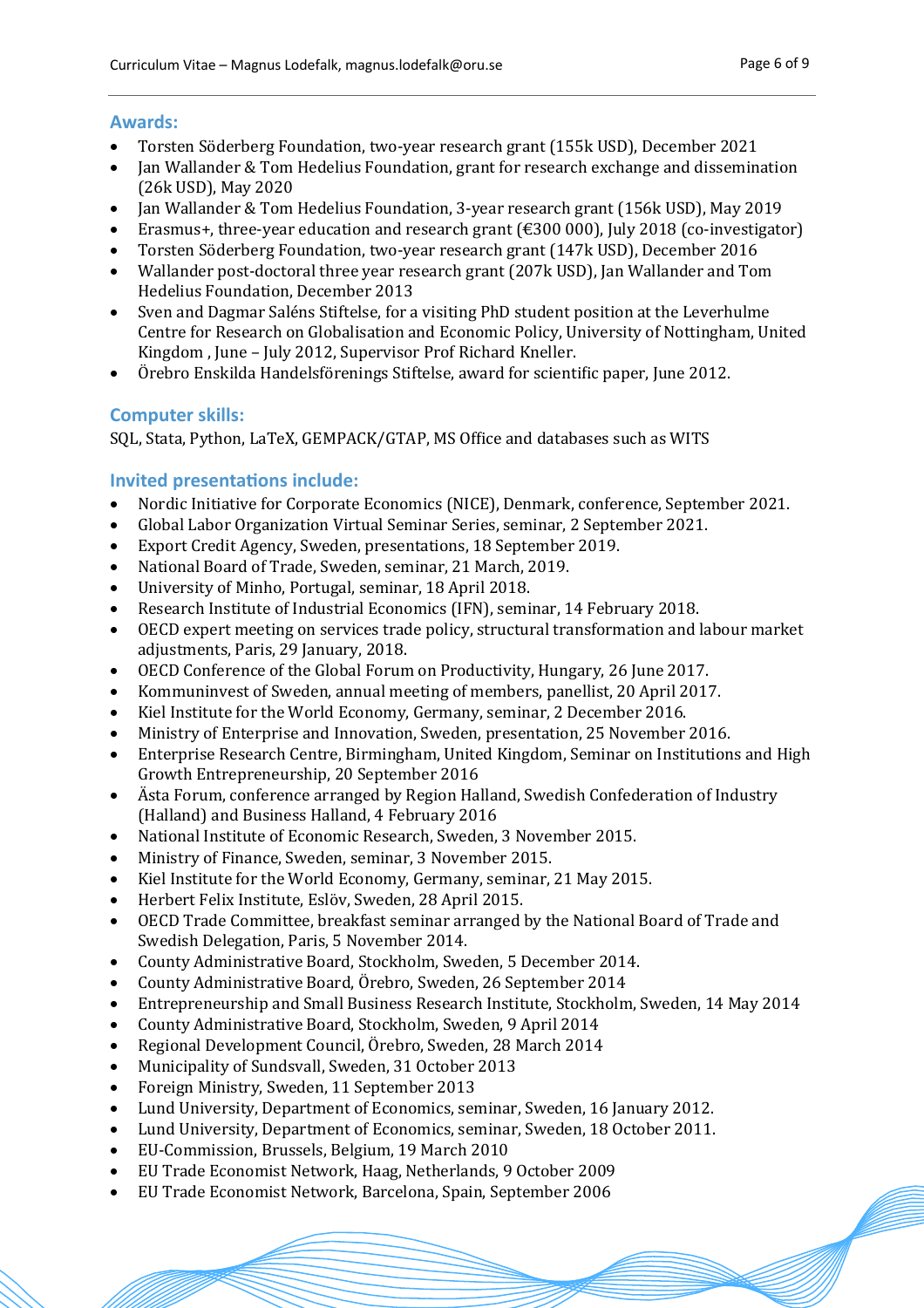- Royal Institute for International Affairs workshop on trade and climate relationship, London 2005
- UNFCCC, COP10, side-event arranged by UNCTAD and ICTSD, Buenos Aires, 2004

# **Selected presenta'ons at peer-reviewed conferences:**

- PILLARS education, skills and worker retraining (virtual) conference, Germany, Febr. 2022.
- SNEE Annual Conference, Lund, Sweden, November 2021 (presented by Tang)
- 19th ILERA World Congress, Lund, Sweden, June 2021
- Trade in Services and Investment Associates (TIISA) Annual Conf, China/Zoom, Nov 2020 (presented by Sabolova)
- Trade in Services and Investment Associates (TIISA) Annual Conf, Switzerland, Sept 2019
- FREIT: LETC Conference, Izola, Slovenia, June 2019
- 94<sup>th</sup> Western Economic Association Int. Conference, San Francisco, USA, June 2019
- SNEE Annual Conference, Lund, Sweden, November 2018 (presented by Tang)
- SNEE Annual Conference, Malmö, Sweden, October 2017
- ETSG Annual Conference, Florence, Italy, September 2017
- American Economic Association Annual Meeting, San Francisco, USA, January 2016
- 6<sup>th</sup> International Conference on "Economics of Global Interactions: New Perspectives on Trade, Factor Mobility and Development", Bari, Italy, September 2015
- ETSG Annual Conference, Munich, Germany, September 2014
- International Study Group on Exports and Productivity (ISGEP) Conference, Stockholm, Sweden, September, 2012
- National Conference in Economics, Stockholm, Sweden, September 2012 (poster)
- National Conference in Economics, Uppsala, Sweden, September 2011 (poster)
- European Trade Study Group Annual Conference (ETSG), Denmark, September 2011
- The 12<sup>th</sup> Annual SNEE European Integration Conference, Mölle, Sweden, 2010
- 12<sup>th</sup> Annual Conference for Global Economic Analysis, Helsinki, Finland, 2008
- Conference on "The Baltic Sea Region's Integration in the Global Economy", SITE, Stockholm School of Economics, and the National Board of Trade, Stockholm, 2007
- ETSG Annual Conference, Vienna, Austria, September 2006
- 10<sup>th</sup> Annual Conference for Global Economic Analysis, Addis Abeba, Ethiopia, 2006
- Agri- and Trade Workshop, SLU, 2006

# **Other experiences:**

- Initiator and main organizer of international and multidisciplinary digital conference on The Impact of AI on White Collar Work, June 2022 (forthcoming).
- Organizer of the TIISA Annual Conference 2021 on "Trade and the Digital Transformation of Services", Örebro University, Sweden, November 2021.
- Initiator and main organizer of international and multidisciplinary digital conference on The Impact of AI on White Collar Work, November 2020.
- Initiator and co-leader of an international and multidisciplinary research lab (AI-Econ Lab), 2019.
- Co-initiator and co-organizer of workshop on publishing in higher-ranked journals, Örebro University, 2018.
- Evaluator, rapporteur and panellist, Horizon 2020, European Commission, 2017.
- Co-initiator of the Örebro University Junior Faculty organisation, 2017.
- Lecturer and coordinator, Economic analysis, Economics 101, Örebro Univ, Fall 2016
- Organiser of the seminar series in economics, Örebro University, 2016-
- Brown-bag seminar series initiator and coordinator, Örebro University, 2016-2020.
- Main lecturer and course manager for advanced course on The International Trading System, Örebro University, 2011-2014.
- Co-organised research meetings in economics, Örebro University, 2011-2012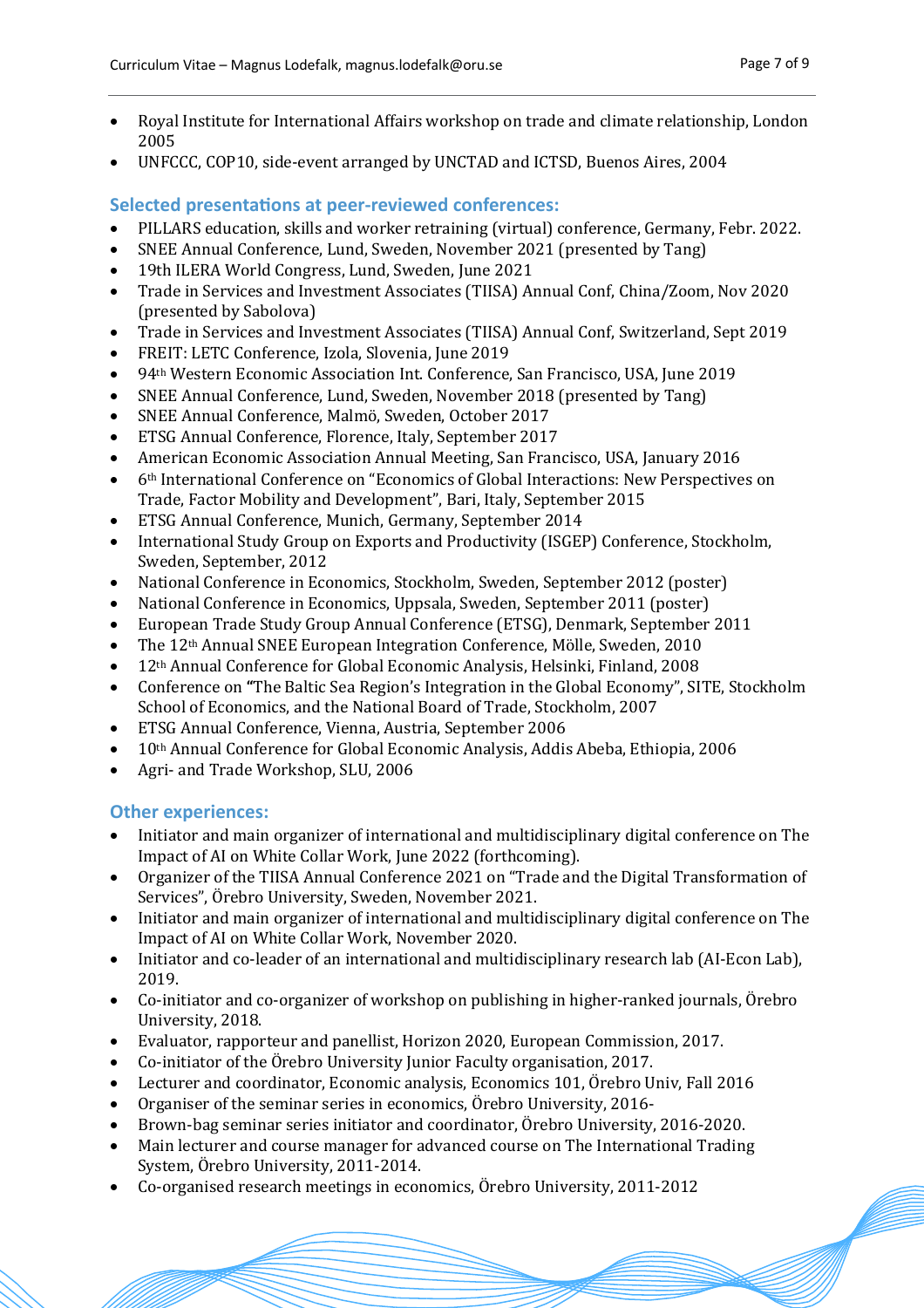- Arranged a workshop on micro-level analysis of globalisation, National Board of Trade, May 2010.
- Presented at seminar on the development of services and their importance for success, National Board of Trade and Almega, Sweden, 20 April 2010
- Started up, managed and spread knowledge about micro-level database at the National Board of Trade in 2007-2010.
- Held an introduction to GTAP and other GE models workshop, National Board of Trade, 2008.
- Taught on international trade various courses for Chinese, Eastern European and Swedish government officials, academics and students; Stockholm, Lund, Örebro and Tallinn; 2005-2010.
- Guest lecturing on policy responses to globalisation in the trade and environment field, MAcourse; Uppsala University 2006.
- Coordinator and Chair for session on global environmental governance, Sino-Swedish Senior Seminar on Trade and Environment, Saltsjöbaden, 2006.
- Member of the reference group for a major research call (Trade & Environment, 30 mn SEK) of the MISTRA research foundation
- Taught on trade and environment in the WTO courses for Chinese officials and academics; Stockholm and Lund: 2005.
- Started up GTAP-work at the National Board of Trade in 2005.
- Presented climate and trade rules, ICTSD workshop on trade and climate relationship. Geneva, 2004.
- Presented climate and trade rules, Wilton Park conference on climate change, England, 2003.

# Referee activities and grading committees

- Journal of World Trade (1), The World Economy (6), OECD (2), Rev of World Econ/Weltwirtschaftliches Archiv (4), Journal of Econ and Stat/Jahrbücher für Nationalökonomie und Statistik (1), Journal of Reg Science (1), Annals of Reg Science (1), Manchester School (1), Swedish National Board of Trade (1), Journal of Int. Trade and Econ Dev (3), Journal of Population Economics (1), Journal of Business Venturing (1), International Trade Journal (1)
- Final reviewer, pre-Viva PhD Thesis paper, Polina Knutsson, Lund University, June 2019
- Final discussant, pre-Viva PhD Thesis seminar, Irina Andone, Uppsala University, Jan 2018

# Supervision of PhD student

- Simon Sällström, Aarhus University, Denmark, starts September 2022.
- Mark Hellsten, Aarhus University, Denmark, started February 2022.
- Erik Engberg, started August 17 2020.
- Johan Karlsson, started January 2016, completed 3 April 2020.
- Aili Tang, from January 2017, completed 25 May 2018.
- Louise Johannesson, from April 2016, completed 23 March 2018.
- Anton Gidehag, January 2015 November 2016.

# **Affiliations**

- Trade in Services and Investment Associates (TIISA) Network
- The Global Labor Organization
- The Network of European Trade Economists (TEN) from the European Commission and Member States' Administrations (previous)
- The Global Trade Analysis Project (GTAP) network
- The network of the Online Users of The Swedish Employer Employee Data (OUTSEED)
- The Swedish Economic Association
- The European Economic Association
- The American Economic Association